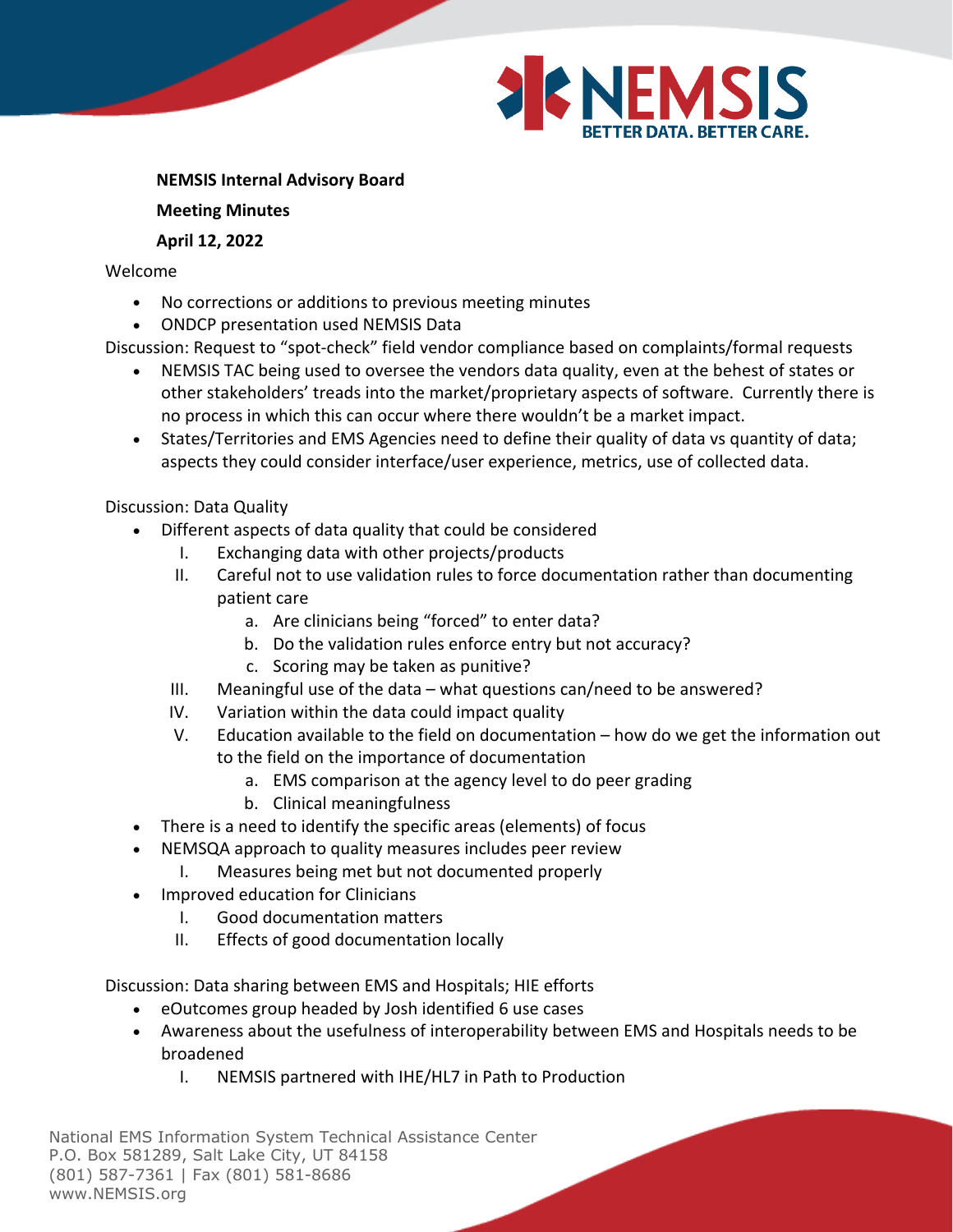

- a. Anticipated two year process with four connect-a-thons, will start late April 2022
- b. They bring representatives that will be exchanging the data and help with the implementation of exchange
- c. The TAC will help to define the problem, define the use case, build and test tools and guides to facilitate exchange and then test the connection

Discussion: Vendor Meetings with Eric Chaney

- Discussion topics of vendor meetings will be summarized at Annual meeting
- Next set of meetings will be to gain the state perspective

Discussion: Update/Revision to the Data Standard

- Defined types of update/revision
	- I. Major Minor Build Number Critical Patch
- Frequency of each type of update/revision important to consider the following:
	- I. Time frame for each type of update/revision, impact on vendors, impact on states, impact on agencies/clinicians
	- II. Other impacts to consider reporting, documentation, clinical education requirements, compliance testing, IHE/HIE, billing interfaces, registry interfaces, other downstream effects

Discussion: DEM files

- Consistent questions are put forth that currently cannot be answered with the NEMSIS demographic (DEM) information
	- I. Are there enough clinicians to cover the nation's needs?
	- II. How many ambulances are there in operation across the nation?
- Requested input from the members of the board about how to improve DEM information, understanding, and meaningful use
	- What is in-scope for NEMSIS to collect from agencies within the state?
		- I. What does it look like and how will it be sustained?
		- II. Who is responsible for the DEM information agencies or states?
			- a. Who owns the data repository?
			- b. Who should it be shared with, is this FOIA?
		- III. What's the point of building the DEM if no one is going to use it?
		- IV. How do we sustain a current DEM list of agencies?
			- i. The lack of a national identifier is a problem.
			- ii. States are using different ID numbers.
			- iii. Agencies respond to multiple states.
		- V. What is the incentive to the agencies to update? Can it be built into their processes?